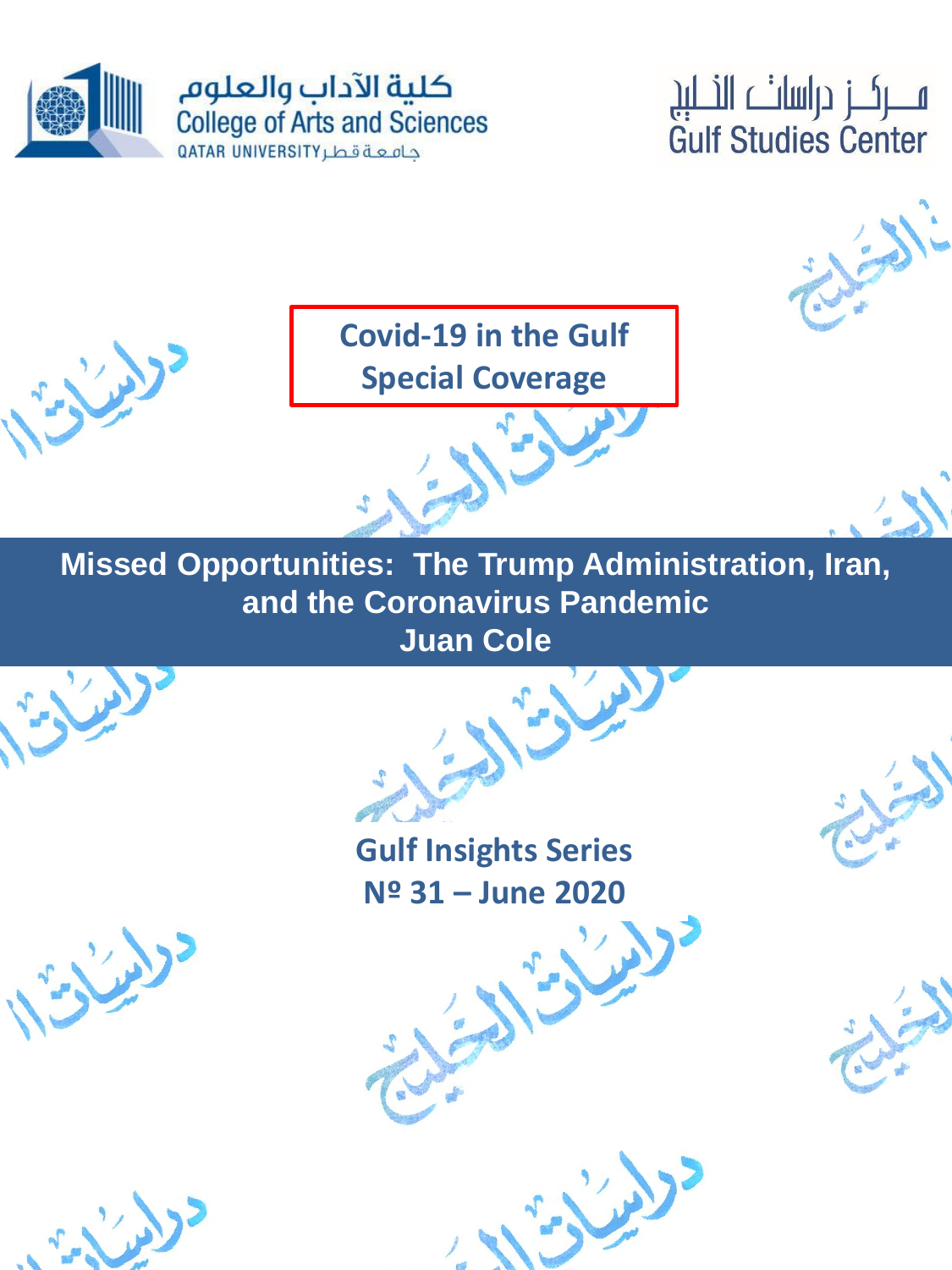# **Missed Opportunities: The Trump Administration, Iran, and the Coronavirus Pandemic Juan Cole**

### *Introduction*

On the surface, the global coronavirus pandemic of 2020 might have offered the United States and Iran an opportunity to stand down from their virtual war footing. In the lead-up to the outbreak, Iran had shot down a US drone over the Gulf in June 2019, and on January 3, President Donald J. Trump had ordered a drone strike at Baghdad International Airport on Iranian General Qasem Soleimani and his entourage. In response, Iran fired rockets at Iraqi bases where US troops were stationed, and Iraqi Shiite militias mounted attacks that killed two US military personnel and wounded several others. Some of the severe tensions derived from the Trump administration's thoroughgoing financial and trade restrictions on Iran. For its part, Washington was determined to roll back Iranian influence in Iraq, Syria and Lebanon and to protect its key allies in the region, including Israel, Saudi Arabia and the United Arab Emirates. How did these two adversaries deploy the pandemic in the service of their geopolitical goals?

### *The "maximum pressure campaign"*

Well before the Covid-19 crisis, the Trump administration's unilateral "maximum pressure campaign" had had an impact on Iranians ability to import medicines and medical equipment. On May 8, 2018, President Trump breached the Joint Comprehensive Plan of Action (JCPOA) signed by the Obama administration in 2015. About a year later, the administration revoked all the exemptions that the Treasury Department's Office of Foreign Asset Control (OFAC) had granted for secondary sanctions. Thereafter, any country or firm that so much as bought Iranian petroleum opened itself to enormous US fines unless it received a specific and time-limited waiver. Few of these have been extended. The end of these exemptions transformed the US sanctions regime from an embargo by one country on another into a global blockade on Iranian trade and investment. In the year after the revocation of secondary exemptions, Iran's currency [lost half](https://www.lexology.com/library/detail.aspx?g=3d71750b-9f78-4a75-8717-94ceaeb819fe) of its value against the dollar.

 The medical implications of the US financial and trade blockade became starker during the past year. On September 30, 2019, the administration designated Iran's central bank as a terrorist organization, in theory making it impossible even for humanitarian organizations to transfer money to Iran without the risk of sanctions. Washington, having received many protests about this action from the international community, establish a humanitarian channel via the Swiss Embassy in Tehran in late October 2019, and a trial run was conducted. It still has not resulted in any significant sanctions relief with regard to medical supplies. In fall, 2019, [Human Rights Watch](https://www.hrw.org/report/2019/10/29/maximum-pressure/us-economic-sanctions-harm-iranians-right-health) reported that although the US sanctions regime supposedly had built in medical exemptions, "in practice, these sanctions have largely deterred international banks and firms from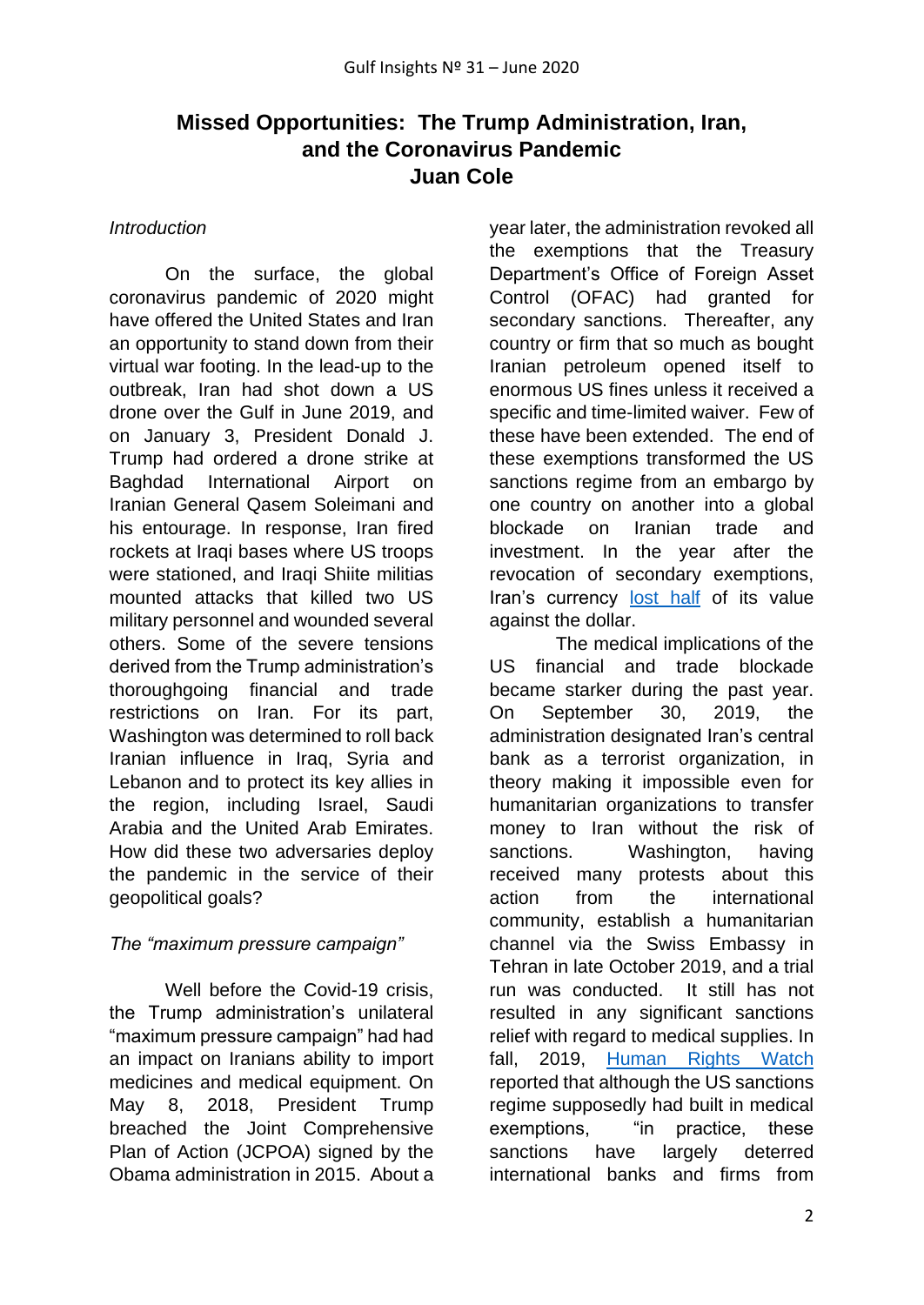participating in commercial or financial transactions with Iran, including for exempted humanitarian transactions, due to the fear of triggering US secondary sanctions on themselves."

## *Iran faces Covid-19*

For their part, the Iranian authorities were extremely [slow](https://www.newyorker.com/news/our-columnists/how-iran-became-a-new-epicenter-of-the-coronavirus-outbreak) to react to the threat of the pandemic, which should have been clear by the end of January, when the [World Health](https://www.who.int/news-room/detail/27-04-2020-who-timeline---covid-19)  [Organization](https://www.who.int/news-room/detail/27-04-2020-who-timeline---covid-19) issued a risk assessment of very high for China, and high at the global level, noting cases in 18 countries outside China. Iran's government nevertheless encouraged crowds to come out for the February 11 commemoration of 41 years of the Islamic Republic, and then held national parliamentary elections on February 21 in hopes of ensconcing a majority of hardliners in that body. In mid-February the authorities were still denying there were any cases. Even after cases were announced, and an MP alleged that there were 50 deaths in the holy city of Qom, Deputy Health Minister Iraj [Harirchi](https://www.france24.com/en/20200224-iran-denies-virus-coverup-and-claim-of-50-deaths) went on television to insist that mitigation measures were unneeded. even while clearly suffering from the virus himself. A number of government officials and members of parliament died of the infection this spring. Not until mid-March did the theocratic government finally [close](https://apnews.com/73378b9cdecef66ec5ae74af1ec52c63) religious shrines, thought in cities like Qom to have been vectors of disease spread. Iran became the worst-hit country in the Middle East and an epicenter for the spread of the virus elsewhere in the region.

With regard to the international response to its plight, what Tehran really wanted was sanctions relief. Foreign Minister [Javad Zarif](https://twitter.com/jzarif/status/1239884712090439681?lang=en) tweeted on March 17, "Unlawful US sanctions drained Iran's economic resources, impairing ability to fight Covid-19. They literally kill innocents." He [said](https://www.irna.ir/news/83720461/%D8%B8%D8%B1%DB%8C%D9%81-%DA%A9%D8%B1%D9%88%D9%86%D8%A7-%D8%AD%D9%82%DB%8C%D9%82%D8%AA-%D8%AA%D8%AD%D8%B1%DB%8C%D9%85-%D9%87%D8%A7%DB%8C-%D8%B8%D8%A7%D9%84%D9%85%D8%A7%D9%86%D9%87-%D8%B1%D8%A7-%D8%A8%D8%B1%D8%AC%D9%87%D8%A7%D9%86-%D8%A2%D8%B4%DA%A9%D8%A7%D8%B1-%DA%A9%D8%B1%D8%AF) the coronavirus had revealed the tyrannical and oppressive character of US sanctions. The Trump administration's [message](https://www.reuters.com/article/us-health-coronavirus-iran-usa/us-to-iran-coronavirus-wont-save-you-from-sanctions-idUSKBN21712L) to the ayatollahs, however, was that the coronavirus outbreak would not save Iran from US sanctions. Despite Washington's denial that it was sanctioning medical aid, companies and humanitarian organizations continued to face the threat of a \$300,000 fine if they failed to meet OFAC specifications and [difficulties](https://www.natlawreview.com/article/sanctions-considerations-companies-and-ngos-exporting-supplies-to-iran) in securing appropriate waivers and in finding a bank willing to transfer funds to Iran.

In mid-March, President Trump announced that he had written countries like North Korea and Iran instead offering aid in dealing with the pandemic. On March 22, Iran's Leader, [Ali Khamenei,](https://iranprimer.usip.org/blog/2020/mar/23/khamenei-refuses-us-help-covid-19) vehemently rejected the offer, questioning its sincerity. He said for all he knew American supposed medical supplies could be stealth means of actually spreading the coronavirus in Iran, and he endorsed the false [conspiracy theory](https://www.khabaronline.ir/news/1367856/%DA%A9%D8%B1%D9%88%D9%86%D8%A7-%DA%86%D8%B1%D8%A7-%D8%A2%D9%85%D8%B1%DB%8C%DA%A9%D8%A7-%D9%85%D8%AA%D9%87%D9%85-%D8%A7%D8%B3%D8%AA) that the US concocted the virus in its own weapons labs in order to target Iran with it.

On March 29, the United Nations [leadership](https://www.tehrantimes.com/news/446362/UN-chief-urges-rolling-back-sanctions-to-contain-coronavirus) called for an easing of sectoral sanctions during the pandemic in the interests of allowing the sanctioned states more effectively to stem outbreaks. In response, on March 31, 34 members of the U.S. House of Representatives and the Senate sent a [letter](https://huffman.house.gov/media-center/press-releases/house-and-senate-members-call-on-president-trump-to-end-sanctions-against-iran-during-covid-19) to the Trump administration urging the suspension of sanctions during the global health emergency and that the administration should "find a way to deliver aid directly to the Iranian people to support the Iranian people's fight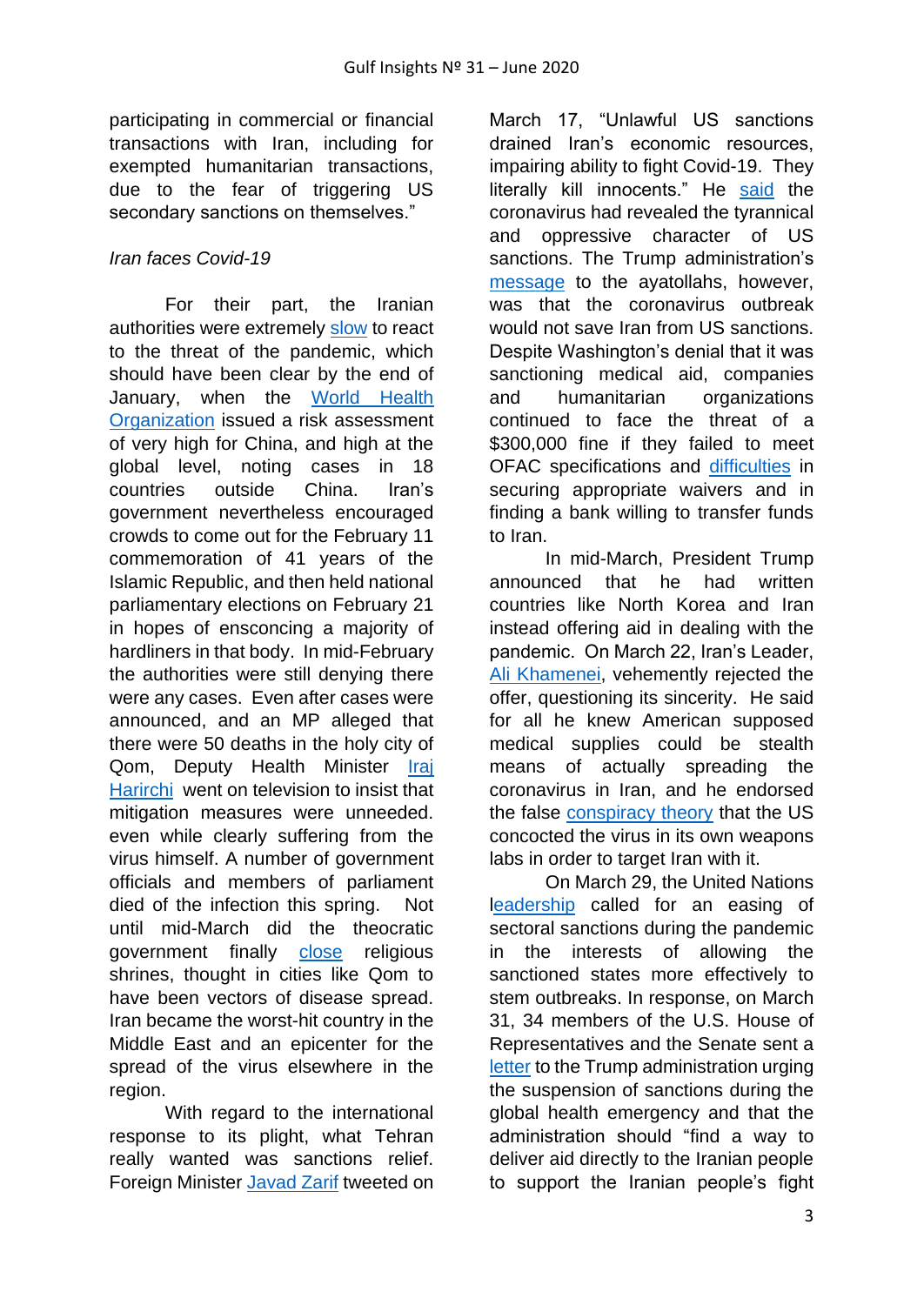against Coronavirus." There was no sign, however, that the Trump administration would yield to such entreaties, and any easing was opposed by US allies such as [Israel,](https://www.haaretz.com/israel-news/.premium-in-coronavirus-shadow-israel-and-iran-wage-a-diplomatic-battle-over-sanctions-1.8833329) [Saudi Arabia](https://www.middleeasteye.net/news/coronavirus-iran-slams-saudi-arabia-bahrain-yemen-morocco-us-sanctions) and the UAE.

In the meantime, the cratering of oil prices presented Iran with further challenges in affording to import needed medical equipment and supplies. The Trump administration blockade, along with the plummeting of global oil demand, had by spring of 2020 reduced Iranian oil sales to as little as 70,000 barrels per day, according to [Reuters.](https://www.reuters.com/article/us-iran-oil/hit-by-coronavirus-and-trump-irans-oil-exports-dwindle-to-record-low-idUSKBN22Q0U3) Even if that estimate might be low, the total is certainly a fraction of the 2.5 million barrels a day that Iran was selling before May, 2018, when Trump breached the JCPOA. The past decade has seen a significant reduction in petroleum as a proportion of government revenue. In the 2019-20 fiscal year it was expected to be only [30](https://www.atlanticcouncil.org/blogs/iransource/iran-s-crude-oil-exports-what-minimum-is-enough-to-stay-afloat/)  [percent,](https://www.atlanticcouncil.org/blogs/iransource/iran-s-crude-oil-exports-what-minimum-is-enough-to-stay-afloat/) down from [60 percent](https://iranprimer.usip.org/resource/oil-and-gas-industry) a decade earlier. Iran's government may have hoped that reduced dependence on petroleum would make Iranian nonoil exports more competitive, since it weakens the currency. The fall in world demand in 2020, however, would hurt other exports as well. The bad economy in Iran had implications for the country's ability to purchase ventilators and personal protection equipment for its medics, and to establish new intensive care units.

The continuation of US sanctions during the coronavirus pandemic, [Ali](https://www.atlanticcouncil.org/blogs/iransource/how-the-coronavirus-is-cementing-irans-tilt-towards-china/)  [Dadpay](https://www.atlanticcouncil.org/blogs/iransource/how-the-coronavirus-is-cementing-irans-tilt-towards-china/) argues, further strengthened Iran's ties with China. Because Iran's trade with Europe is impeded by the threat of US Treasury Department thirdparty sanctions on European banks and businesses that deal with Iran, Iran since 2018 has turned increasingly to China. In 2019, Iran did nearly \$20 billion in trade with China, which accounted for 20 percent of all Iranian exports and 25 percent of its imports. By late March, China was shipping [40](https://iranprimer.usip.org/blog/2020/apr/07/dozens-countries-send-covid-19-aid-iran)  [tons](https://iranprimer.usip.org/blog/2020/apr/07/dozens-countries-send-covid-19-aid-iran) of medical aid to Iran daily, entirely unconcerned about US sanctions. In April, China [emphasized](http://www.isna.ir/news/99011809712/%D9%85%D8%A8%D8%A7%D8%B1%D8%B2%D9%87-%D9%85%D8%B4%D8%AA%D8%B1%DA%A9-%D8%A7%DB%8C%D8%B1%D8%A7%D9%86-%D9%88-%DA%86%DB%8C%D9%86-%D8%A8%D8%A7-%DA%A9%D8%B1%D9%88%D9%86%D8%A7) to Iran that the two countries were in the fight against the pandemic together.

### *Conclusion*

Despite calls from the United Nations and the US Congress for the easing of the Trump administration's "maximum pressure" campaign against Iran's economy during the pandemic crisis, to ensure that country had the resources to tamp down its severe outbreak, the White House proved unmovable on this issue. Likewise, although some observers had hoped that Iran might use the global public health emergency as a pretext to reach out to Washington and initiate a new round of negotiations, instead Tehran's hard liners mounted a propaganda campaign against the United States alleging that the novel coronavirus was a Pentagon bioweapon. The pandemic, far from being used by both sides to reduce tensions and find a new way forward, was instead a basis for Washington and Tehran to continue in their sometimes violent contest for influence in the Middle East and in their attempts to score propaganda points with third parties in the world community. This intransigence was reinforced by allies of the two nations, with easing sanctions on Iran being opposed by Israel, Saudi Arabia and the Emirates, and with China seeing an opportunity to incorporate Iran more firmly into its sphere of influence.